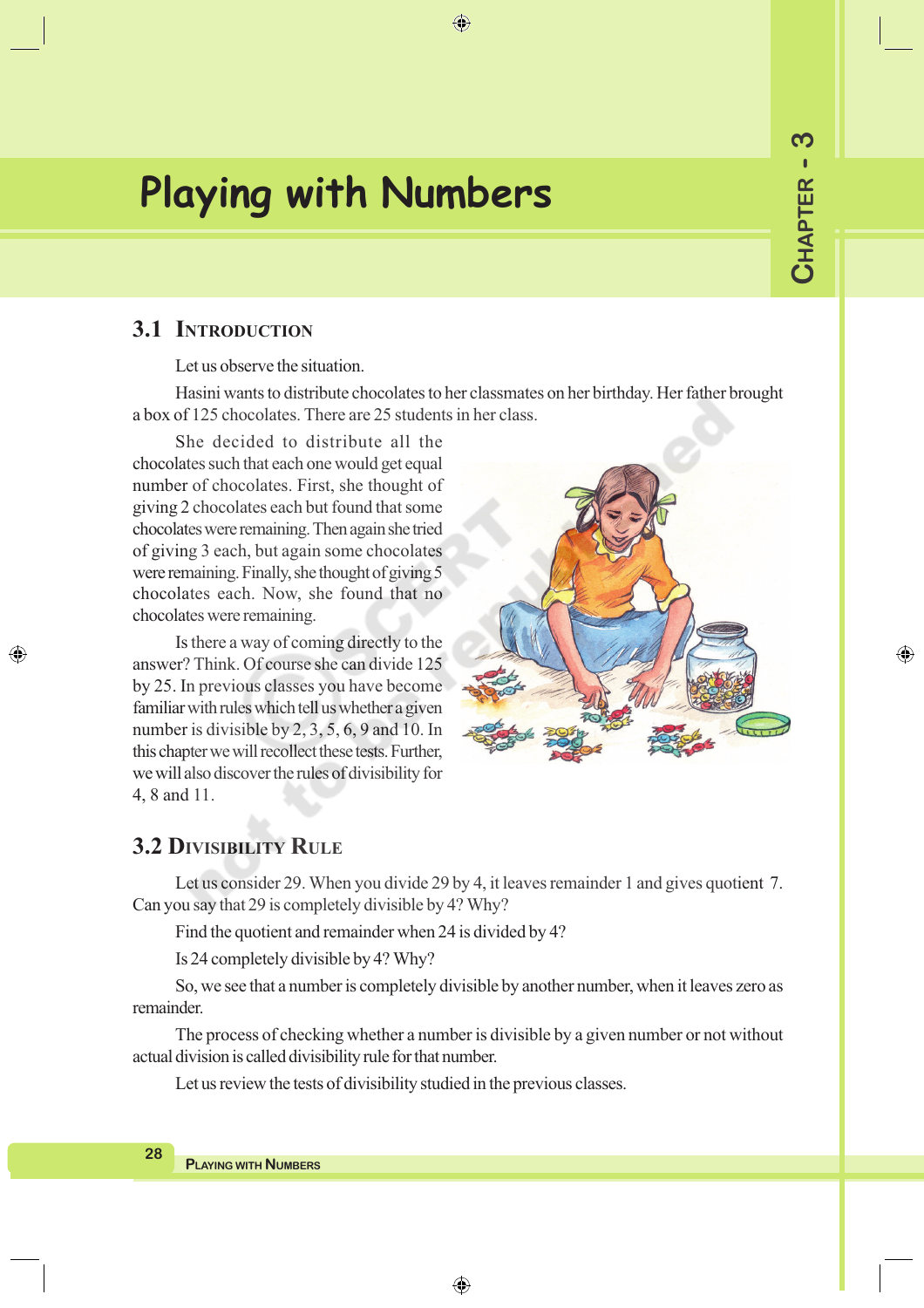### **3.2.1 Divisibility by 2**

Let us look at the number chart given below.

| $\mathbf{1}$ | $\overline{2}$ | 3  | 4  | 5  | $\bf 6$ | $\overline{7}$ | 8  | 9  | 10  |
|--------------|----------------|----|----|----|---------|----------------|----|----|-----|
| 11           | 12             | 13 | 14 | 15 | 16      | 17             | 18 | 19 | 20  |
| 21           | 22             | 23 | 24 | 25 | 26      | 27             | 28 | 29 | 30  |
| 31           | 32             | 33 | 34 | 35 | 36      | 37             | 38 | 39 | 40  |
| 41           | 42             | 43 | 44 | 45 | 46      | 47             | 48 | 49 | 50  |
| 51           | 52             | 53 | 54 | 55 | 56      | 57             | 58 | 59 | 60  |
| 61           | 62             | 63 | 64 | 65 | 66      | 67             | 68 | 69 | 70  |
| 71           | 72             | 73 | 74 | 75 | 76      | 77             | 78 | 79 | 80  |
| 81           | 82             | 83 | 84 | 85 | 86      | 87             | 88 | 89 | 90  |
| 91           | 92             | 93 | 94 | 95 | 96      | 97             | 98 | 99 | 100 |

**Number Chart**

 $\bigoplus$ 

Now cross all the multiples of 2. Do you see any pattern in the ones place of these numbers? These numbers have only the digits 0, 2, 4, 6, 8 in the ones place. Looking at there observations we can say that **a number is divisible by 2 if it has any of the digits 0,2,4,6 or 8 in it's ones place.**

### **DO THIS**

◈

Are 953, 9534, 900, 452 divisibile by 2? Also check by actual division.



⊕

### **3.2.2 Divisibility by 3**

Now encircle all the multiples of 3. You must have encircled numbers like 21, 27, 36, 54 etc. Do you see any pattern in the ones place of these numbers. No! Because numbers with the same digit in ones place may or may not be divisible by 3. For example both 27 and 37 have 7 in ones place. Are they both divisible by 3?

Let us now add the digits of 21, 36, 54, 63, 72, 117  $2 + 1 = 3$   $5 + 4 =$   $7 + 2 =$  $3 + 6 = 6 + 3 = 1 + 1 + 7 =$ 

All these sums are divisible by 3.

Thus we can say that **if the sum of the digits is a multiple of 3, then the number is divisible by 3.** Check this rule for other circled numbers.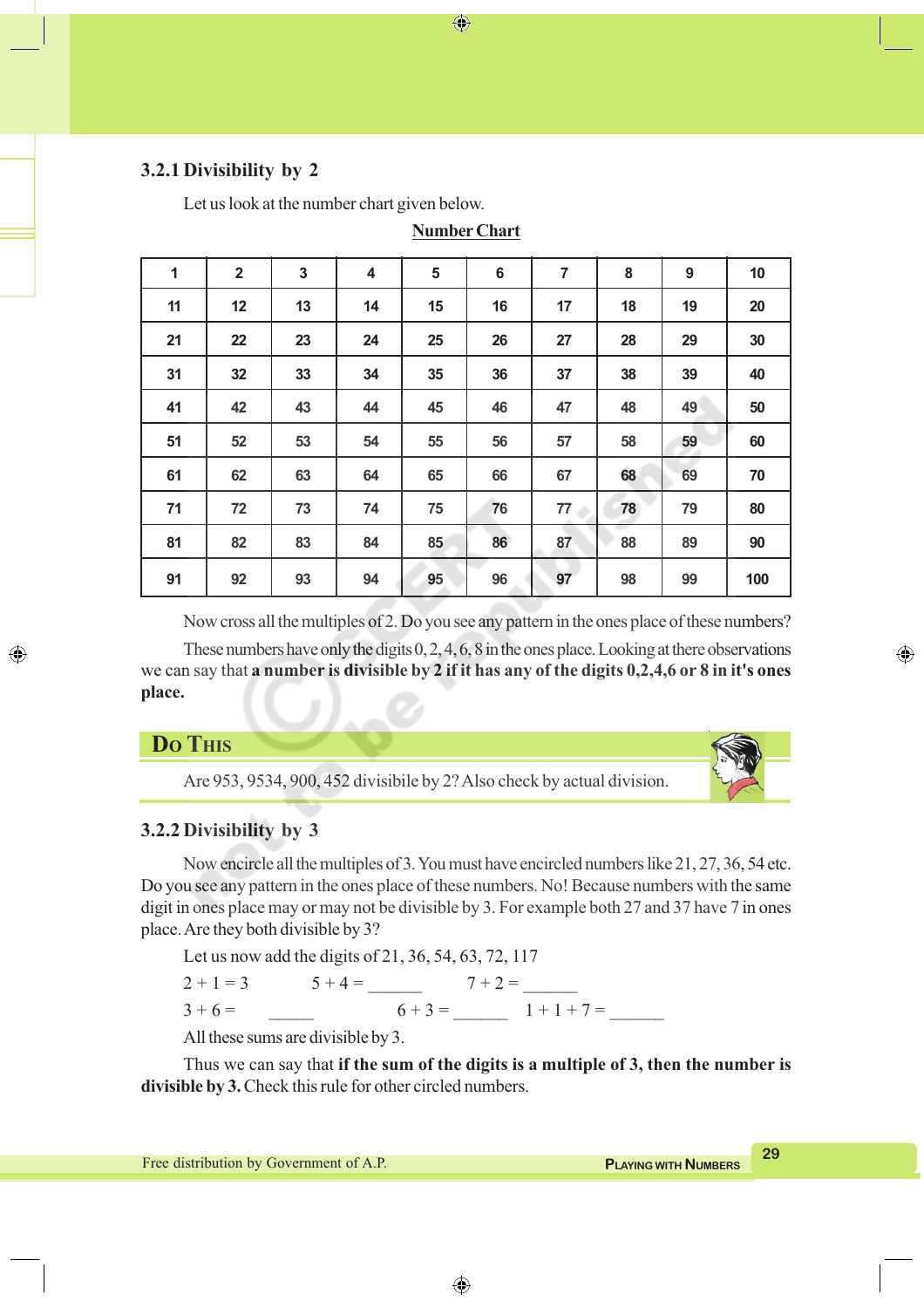# **DO THIS**

Check whether the following numbers are divisible by 3? i. 45986 ii. 36129 iii. 7874



⊕

## **3.2.3 Divisibility by 6**

Put a cross on the numbers which are multiples of 6 in the number chart.

 $\bigoplus$ 

Do you notice anything special about them.

Yes, they are divisible by both 2 and 3.

**If a number is divisible by both 2 and 3 then it is also divisible by 6 .**



◈

- 1. Is 7224 divisible by 6? Why?
- 2. Give two examples of 4 digit numbers which are divisible by 6.
- 3. Can you give an example of a number which is divisible by 6 but not by 2 and 3. Why?

# **3.2.4 Divisibility by 9**

Put a  $\Box$  (box) on the numbers which are multiples of 9 in the number chart.

Now try to find a pattern or rule for checking the divisibility of 9. (Hint : Sum of digits) Sum of digits in these numbers are also divisible by 9.

For example If we take  $81, 8 + 1 = 9$  similarly  $99, 9 + 9 = 18$  divisible by 9.

**A number is divisible by 9, if the sum of the digits of the number is divisible by 9.**



- 1. Test whether 9846 is divisible by 9?
- 2. Without actual division, find whether 8998794 is divisible by 9?
- 3. Check whether 786 is divisible by both 3 and 9?

# **3.2.5 Divisibility by 5**

Are all the numbers 20, 25, 30, 35, 40, 45, 50 divisible by 5? Is 53 divisible by 5? Why?

Can you say that all the numbers with zero and five at ones place is divisible by 5?

Consider the numbers 5785, 6021, 1000, 101010, 9005. Guess which are divisible by 5 and verify by actual division.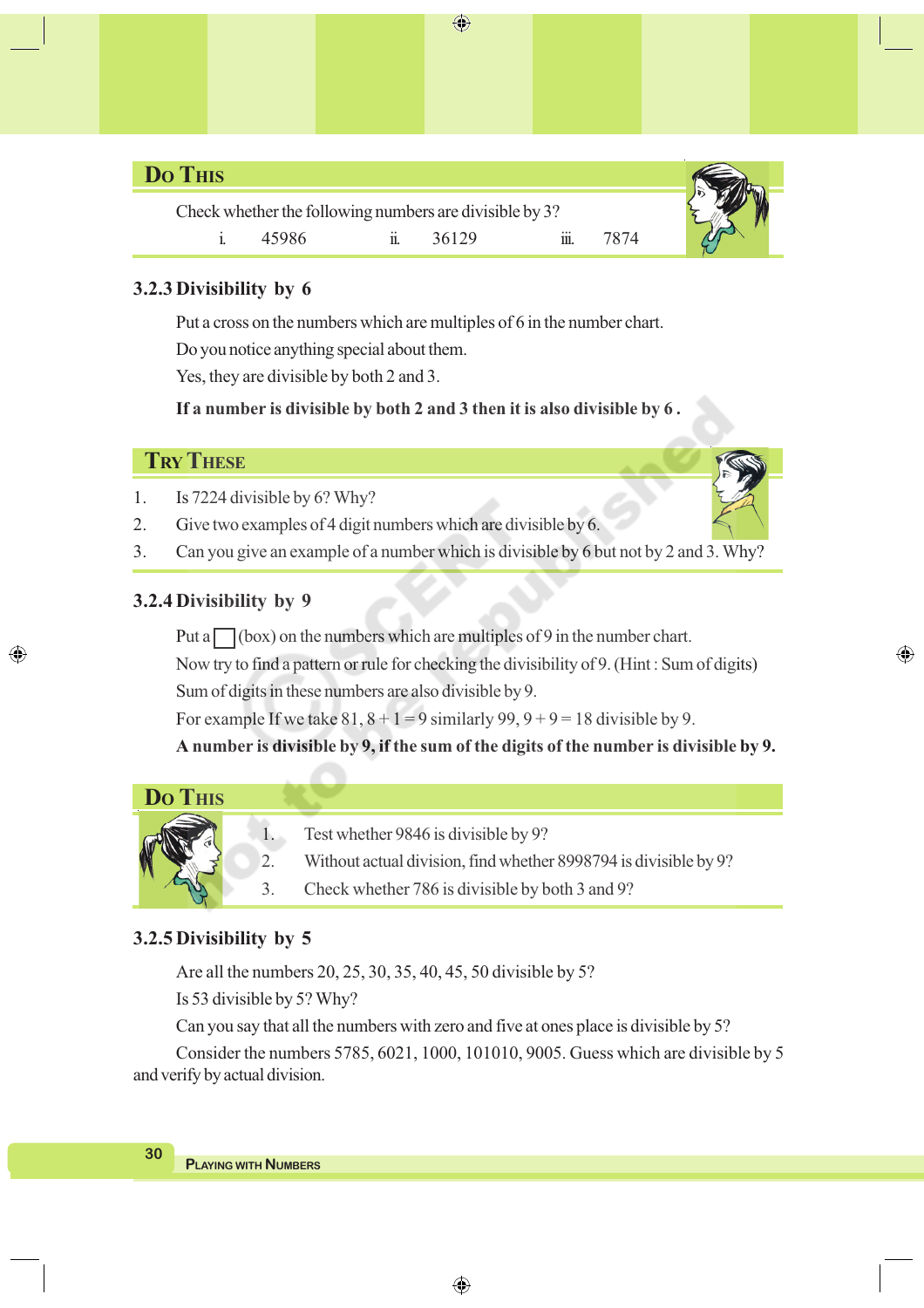### **3.2.6 Divisibility by 10**

Mark all the numbers divisible by 10. What do you notice?

- 1. All of them have 0 at their ones place.
- 2. All of them are divisible by both 5 and 2.

# **EXERCISE - 3.1**

◈

Which of the following numbers are divisible by 2, by 3 and by 6? (i) 321729 (ii) 197232 (iii) 972132 (iv) 1790184

(v) 312792 (vi) 800552 (vii) 4335 (viii) 726352

2. Determine which of the following numbers are divisible by 5 and by 10.

25, 125, 250, 1250, 10205, 70985, 45880

Check whether the numbers that are divisible by 10 are also divisible by2 and 5.

⊕

3. Fill the table using divisibility test for 3 and 9.

| <b>Number</b> | Sum of the digits in the number |     | Divisible by |  |  |
|---------------|---------------------------------|-----|--------------|--|--|
|               |                                 |     |              |  |  |
| 72.           |                                 |     |              |  |  |
| 197           |                                 |     |              |  |  |
| 4689          |                                 |     |              |  |  |
| 79875         |                                 |     |              |  |  |
| 988974        | $9+8+8+9+7+4=45$                | Yes | Yes          |  |  |

- 4. Make 3 different 3 digit numbers using 1, 9 and 8, where each digit can be used only once. Check which of these numbers is divisible by 9.
- 5. Which numbers among 2, 3, 5, 6, 9 divides 12345 exactly?

Write 12345 in reverse order and test now which numbers divide it exactly?

- 6. Write different 2 digit numbers using digits 3, 4 and 5. Check whether these numbers are divisible by 2, 3, 5, 6 and 9?
- 7. Write the smallest digit and the greatest possible digit in the blank space of each of the following numbers so that the number formed is divisible by 3.

i. <u>6724</u> ii. 4765 2 iii. 7221 5

- 8. Find the smallest number that must be added to 123, so that it becomes exactly divisible by 5?
- 9. Find the smallest number that has to be subtracted from 256, so that it becomes exactly divisible by 10?

⊕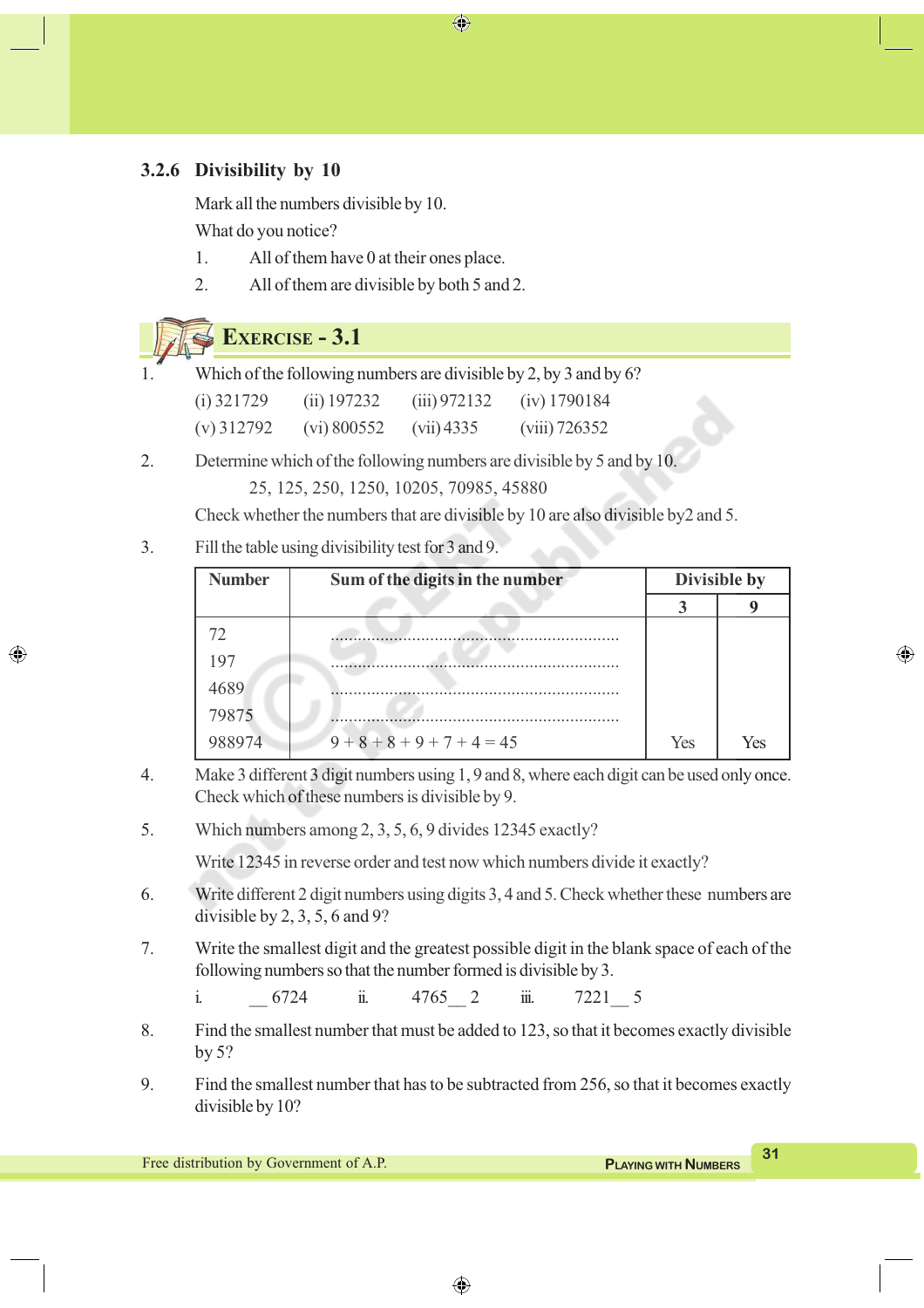# **3.3 FACTORS**

We have studied the divisibility and discovered tests of divisibility for 2, 3, 5, 6, 9 and 10. Now we will learn the concepts of factors.

 $\bigoplus$ 

Let us observe a situation:

Devi has 6 coins with her. She wants to arrange them in columns in such a way that each column has the same number of coins. She arranges them in many ways using all the 6 coins.

| Case (i)  |                         | 1 coin in each column                    |                                          |  |  |  |  |  |  |
|-----------|-------------------------|------------------------------------------|------------------------------------------|--|--|--|--|--|--|
|           |                         | number of columns $= 6$                  |                                          |  |  |  |  |  |  |
|           |                         | Total number of coins = $1 \times 6 = 6$ |                                          |  |  |  |  |  |  |
|           |                         | Case (ii)                                | 2 coins in each column                   |  |  |  |  |  |  |
|           | Number of columns $=$ 3 |                                          |                                          |  |  |  |  |  |  |
|           |                         |                                          | Total number of coins = $2 \times 3 = 6$ |  |  |  |  |  |  |
|           |                         | Case (iii)                               | 3 coins in each column                   |  |  |  |  |  |  |
|           |                         |                                          | Number of columns $= 2$                  |  |  |  |  |  |  |
|           |                         |                                          | Total number of coins = $3 \times 2 = 6$ |  |  |  |  |  |  |
| Case (iv) |                         | 6 coins in each column                   |                                          |  |  |  |  |  |  |
|           |                         | Number of column $=$ 1                   |                                          |  |  |  |  |  |  |
|           |                         | Total number of coins = $6 \times 1 = 6$ |                                          |  |  |  |  |  |  |
|           |                         |                                          |                                          |  |  |  |  |  |  |

These are the only possible arrangements using all the 6 coins.

From these arrangements, Devi observes that 6 can be written as a product of two numbers in different ways as

⊕

 $6 = 1 \times 6$   $6 = 2 \times 3$   $6 = 3 \times 2$   $6 = 6 \times 1$ 

From  $6 = 2 \times 3$  it can be said that 2 and 3 exactly divide 6. So, 2 and 3 are factors of 6. From the other product  $6 = 1 \times 6$ , thus 6 and 1 are also factors of 6.

1, 2, 3 and 6 are the only factors of 6.

A number which divides the other number exactly is called a **factor** of that number. In other words, every number is completely divisible by its factors. Here 1, 2, 3 and 6 are all factors of 6. Similarly 1 and 19 are factors of 19. Number 5 is not a factor of 16. Why?

Observe the following table:

| <b>Number</b> | <b>Factors</b>           |
|---------------|--------------------------|
| 12            | 1, 2, 3, 4, 6, 12        |
| 18            | 1, 2, 3, 6, 9, 18        |
| 20            | 1, 2, 4, 5, 10, 20       |
| 24            | 1, 2, 3, 4, 6, 8, 12, 24 |

From the above table we can notice that;

1. 1 is a factor of every number and is the smallest of all factors.

```
PLAYING WITH NUMBERS
```
**32**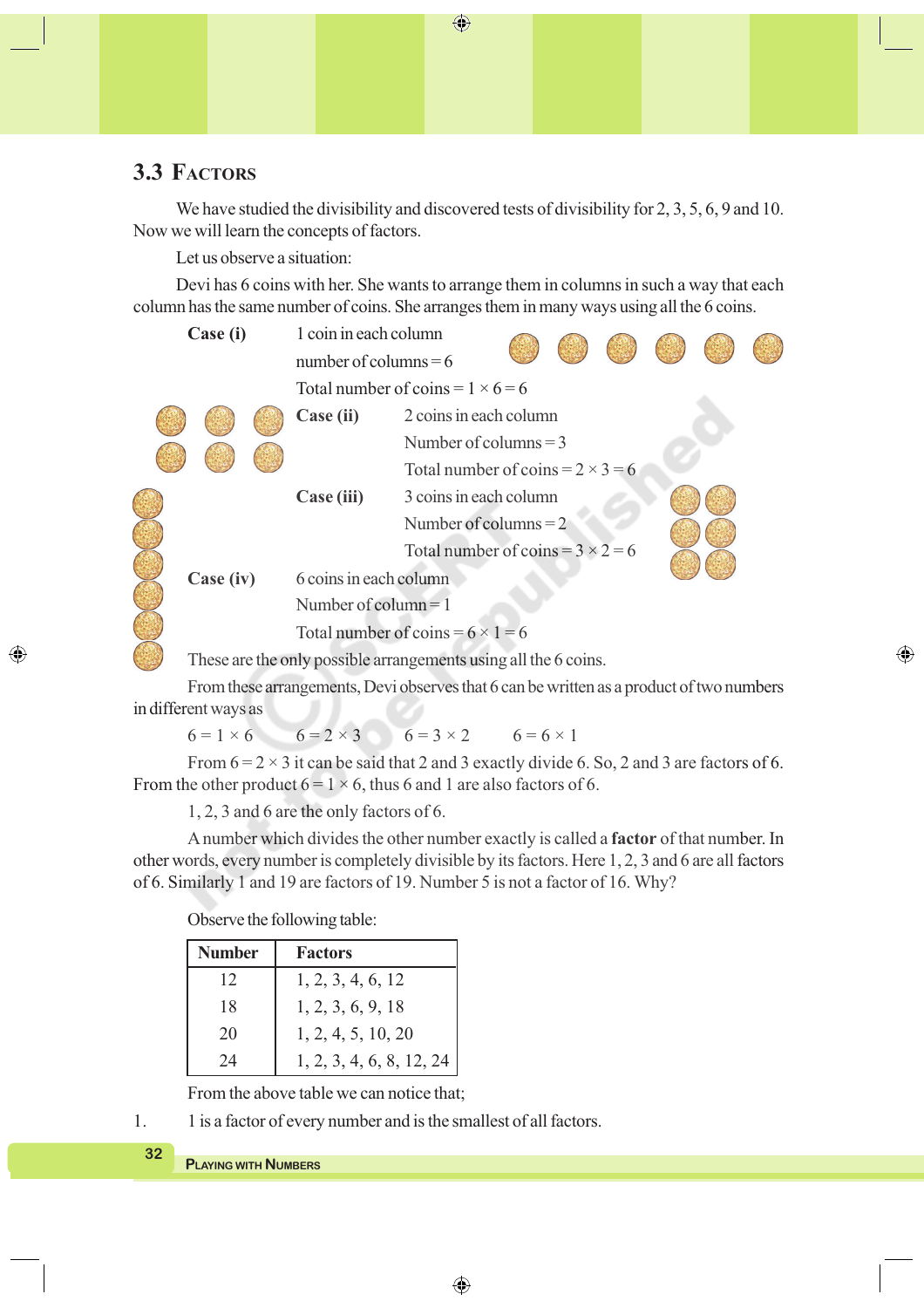2. Every number is a factor of itself and is the greatest of its factors.

⊕

- 3. Every factor is less than or equal to the given number.
- 4. Number of factors of a given number are countable.

# **DO THIS**

◈

1. Find the factor of 80.

2. Do all the factors of a given number divide the number exactly? Find the factors of 28 and verify by division.



⊕

3. 3 is a factor of 15 and 24. Is 3 a factor of their difference also?

# **3.4 PRIME AND COMPOSITE NUMBERS**

| <b>Number</b> | <b>Factors</b>               | <b>Number of Factors</b> |
|---------------|------------------------------|--------------------------|
|               |                              |                          |
|               |                              | $7*$                     |
|               |                              | $2*$                     |
|               | 1, 2, 4                      |                          |
|               | $\mathbf{1}_{\mathcal{A}}$ . | $7*$                     |
|               | 1, 2, 3, 6                   |                          |
|               |                              | つ*                       |

Let us observe the number of factors of a few numbers as shown below:

From the table say which numbers have only two factors?

There are four numbers 2, 3, 5 and 7, having exactly two factors (shown with\*)

i.e. 1 and the number itself. These numbers whose only factors are 1 and the number itself are called **prime numbers**.

Which numbers have more than two factors?

Numbers having more than two factors like 4, 6 and so on are called **composite numbers**. Give 5 examples of composite numbers greater than 10.

Which number has only one factor?

The number 1 has only one factor (i.e. itself) so, **1 is neither prime nor composite.**

|                                                                        | <b>TRY THESE</b>                           |  |    |  |
|------------------------------------------------------------------------|--------------------------------------------|--|----|--|
|                                                                        | What is the smallest Prime number?         |  |    |  |
|                                                                        | What is the smallest composite number?     |  |    |  |
| 3.                                                                     | What is the smallest odd composite number? |  |    |  |
| 4.                                                                     | Give 5 odd and 5 even composite numbers?   |  |    |  |
| 5.                                                                     | Is 1 prime or composite and why?           |  |    |  |
|                                                                        |                                            |  | 33 |  |
| Free distribution by Government of A.P.<br><b>PLAYING WITH NUMBERS</b> |                                            |  |    |  |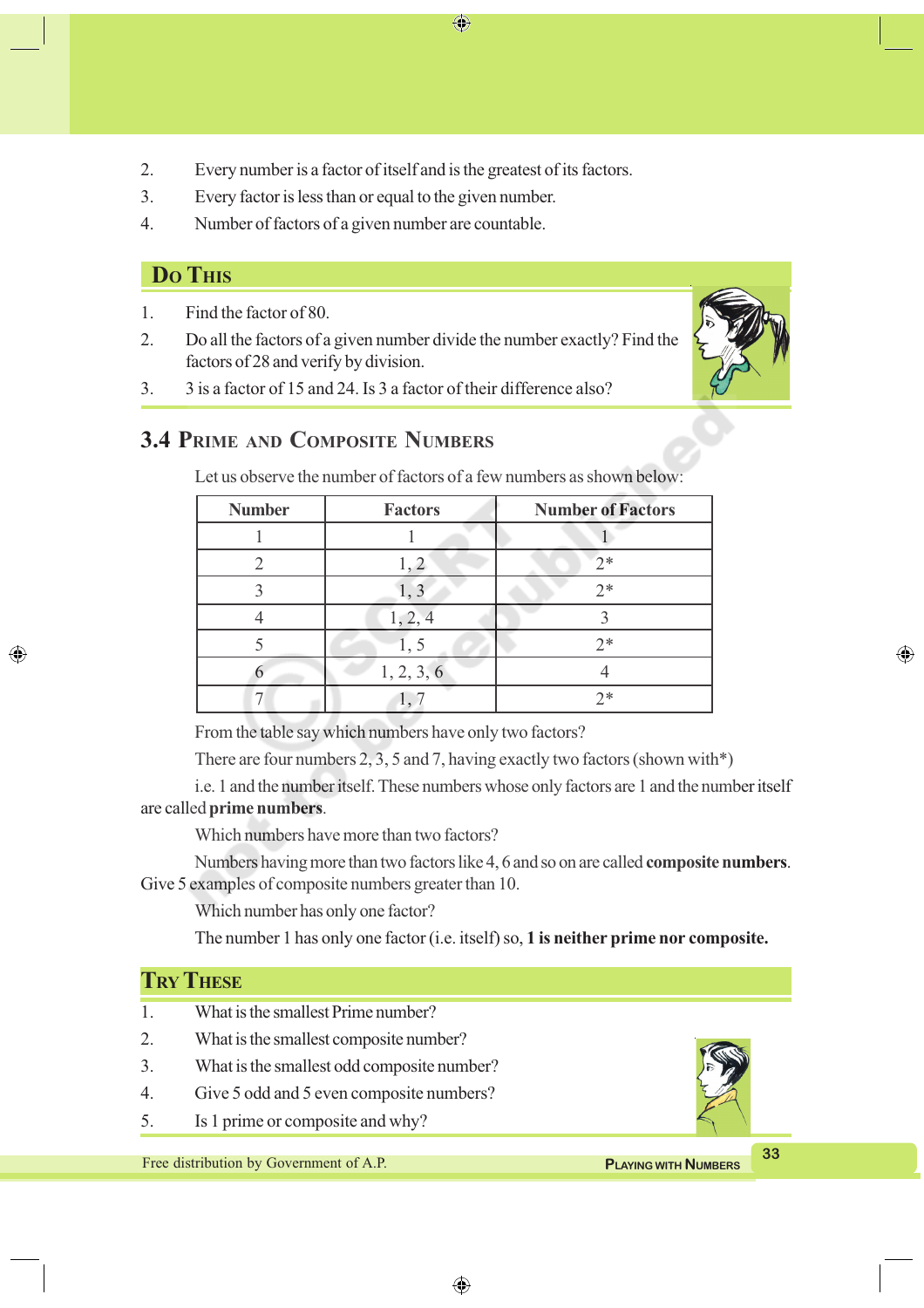Without actually checking the factors of a number, we can find prime numbers from 1 to 100 with an easy method. This method was given by the Greek Mathematician **Eratosthenes**, in the third century BC. Let us see the method. List all the numbers from 1 to 100, as shown below:

| 1  | $\overline{2}$ | $\overline{\mathbf{3}}$ | 4  | 5  | 6  | $\overline{7}$ | 8  | 9  | 10  |
|----|----------------|-------------------------|----|----|----|----------------|----|----|-----|
| 11 | 12             | 13                      | 14 | 15 | 16 | 17             | 18 | 19 | 20  |
| 21 | 22             | 23                      | 24 | 25 | 26 | 27             | 28 | 29 | 30  |
| 31 | 32             | 33                      | 34 | 35 | 36 | 37             | 38 | 39 | 40  |
| 41 | 42             | 43                      | 44 | 45 | 46 | 47             | 48 | 49 | 50  |
| 51 | 52             | 53                      | 54 | 55 | 56 | 57             | 58 | 59 | 60  |
| 61 | 62             | 63                      | 64 | 65 | 66 | 67             | 68 | 69 | 70  |
| 71 | 72             | 73                      | 74 | 75 | 76 | 77             | 78 | 79 | 80  |
| 81 | 82             | 83                      | 84 | 85 | 86 | 87             | 88 | 89 | 90  |
| 91 | 92             | 93                      | 94 | 95 | 96 | 97             | 98 | 99 | 100 |

*Step-1***:**Cross out 1 because it is neither prime nor composite.

*Step-2***:** Encircle 2, cross out all the other multiples of 2, i.e. 4, 6, 8 and so on.

*Step-3***:** You will find that the next uncrossed number is 3. Encircle 3 and cross out all the other multiples of 3.

*Step-4***:** The next uncrossed number is 5. Encircle 5 and cross out all the other multiples of 5. *Step-5***:** Continue this process till all the numbers in the list are either encircled or crossed out.

All the encircled numbers are prime numbers. All the crossed out numbers, other than 1 are composite numbers.

# **TRY THESE** 1. Can you guess a prime number which when on reversing its digits,

gives another prime number? (*Hint***:** Take a 2 digit prime number)

⊕

2. You know 311 is a prime number. Can you find the other two prime numbers just by rearranging the digits?

### **3.4.1 Co-prime**

◈

Observe the numbers 3 and 8. The factors of 3 are 1 and 3 The factors of 8 are 1, 2, 4, 8 The common factor for both 3 and 8 is 1 only.

 $\bigoplus$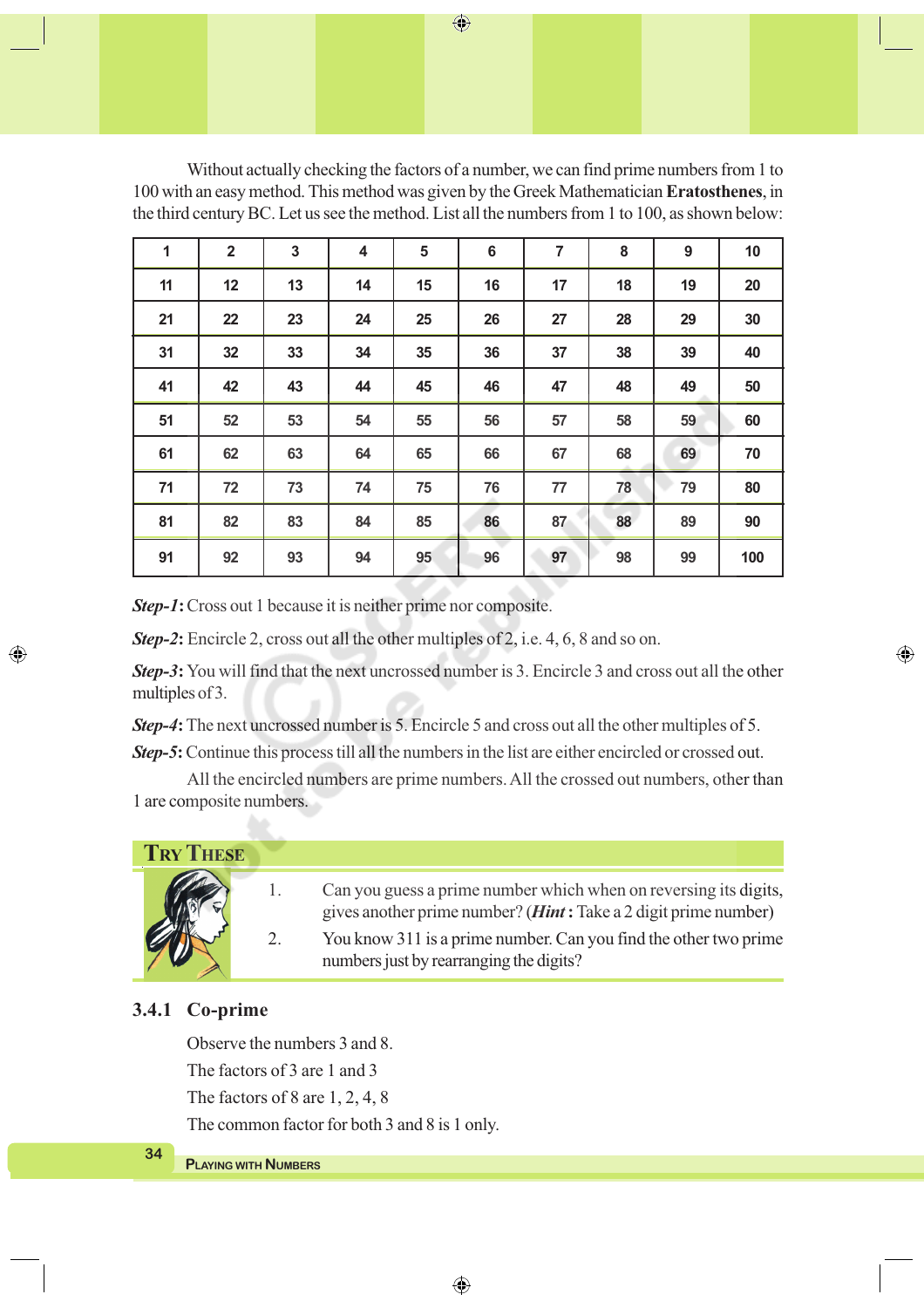Thus, the numbers which have only 1 as the common factor are called **co-primes** or **relatively prime.** Write two pairs of co-primes, by finding the common factor.

*Example-1***.** Consider two co-prime numbers 4 and 5. Are both of them prime numbers? *Solution***:** No, 4 is not a prime. Only 5 is a prime.

⊕

We can say that **"Only two primes are co-primes but all the co-primes need not be primes."**

### **Twin primes**

◈

Twin primes are prime numbers that differ from each other by two e.g. (3, 5), (5, 7),  $(11, 13)$ ,  $(41, 43)$  etc.

Are all twin primes relatively prime? Discuss



◈

**PLAYING WITH NUMBERS**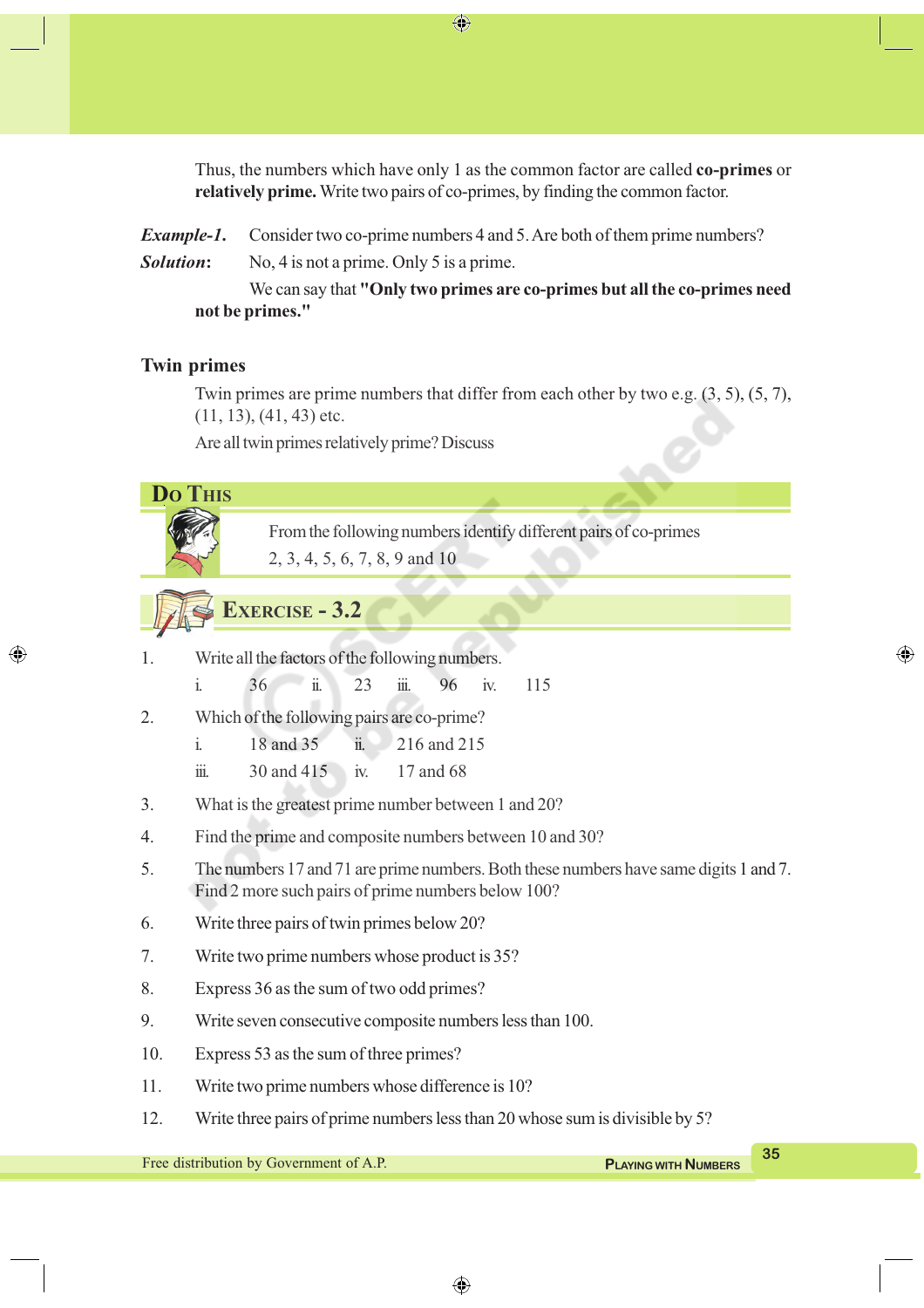#### $\bigoplus$

# **3.5 PRIME FACTORIZATION**

When a number is expressed as a product of its factors, we say that the number has been factorized. The process of finding the factors is called **factorization**.

There may be several ways in which a number can be factorized. For example, the number 24 can be factorized as:

i)  $24 = 1 \times 24$  ii)  $24 = 2 \times 12$  iii)  $24 = 3 \times 8$ iv)  $24 = 4 \times 6$  v)  $24 = 2 \times 2 \times 2 \times 3$ 

In (ii) and (iii) one factor is prime, and the other factor is a composite number. In (iv) both the factors are composite numbers. However in (v) all the factors are **prime numbers**. In (i) one factor is composite.

Factorization of the type (v), where all the factors are prime numbers, is known as **prime factorization**.

Thus, in prime factorization, the factors obtained can not be further factorized.

### **3.5.1 Methods of Prime Factorization**

1. *Division Method* **:** Prime factorisation of 42 using division method we proceed as follow:

Start dividing by the least prime factor. Continue division till the resulting number to be divided is 1.

Prime factorisation of 42 is  $2 \times 3 \times 7$ 

2. *Factor Tree Method* **:** We can find the prime factorization of 60 by drawing a factor tree. To find the prime factorization of 60 using factor tree method, we proceed as follow:

*Step-1***:**Express 60 as a product of two numbers.

*Step-2***:**Factorise 4 and 15 further, since they are composite numbers.

*Step-3***:**Continue till all the factors are prime numbers.

Prime factorisation of  $60 = 2 \times 2 \times 3 \times 5$ 

## **DO THIS**

◈

1. Write the prime factors of 28 and 36 through division method.

2. Write the prime factors of 42 by factor tree method.

# **EXERCISE - 3.3**

1.Write the missing numbers in the factor tree for 90?



|   | 60     |    |
|---|--------|----|
|   |        | 15 |
| າ | 3<br>2 | 5  |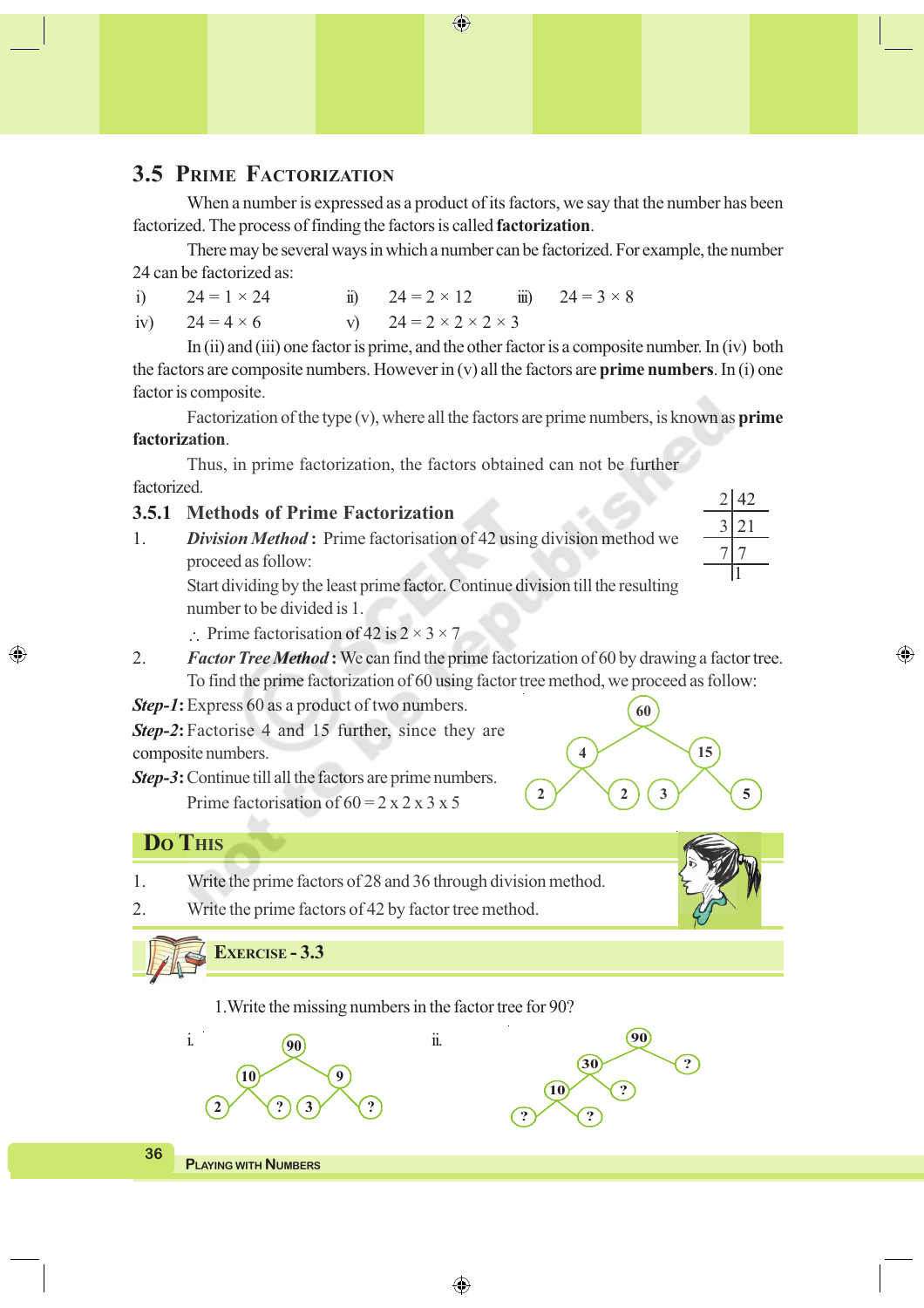- 2. Factorise 84 by division method?
- 3. Write the greatest 4 digit number and express it in the form of it's prime factors?

⊕

4. I am the smallest number, having four different prime factors. Can you find me?

### **3.6 COMMON FACTORS**

Observe the following table:

| <b>Number</b>                |     |  |  |  |
|------------------------------|-----|--|--|--|
| <b>Factors of the number</b> | 4 h |  |  |  |

Common factors of 12 and 18 are 1, 2, 3 and 6

**Common factors are those numbers which are factors of all the given numbers**.

Now find common factor of 20 and 24.

### **3.6.1 Highest Common Factor (HCF)**

From the above table we found that common factors of 12 and 18 are 1, 2, 3 and 6.

What is the highest of these common factors? It is 6. So we can say that the Highest Common Factor (HCF) of 12 and 18 is 6.

**The Highest Common Factor (HCF) of two or more given numbers is the highest (or greatest) of their common factors. It is also called as Greatest Common Divisor (GCD)**

### **3.6.2 Method of finding HCF**

◈

#### **1. Prime Factorisation Method**

The HCF of 12, 30 and 36 can also be found by prime factorisation as follows:



Hence, HCF of 12, 30 and 36 is 6.

# **DO THIS**

Find the HCF of 12, 16 and 28

**Free distribution by Government of A.P. COVER 27 PLAYING WITH NUMBERS** 

⊕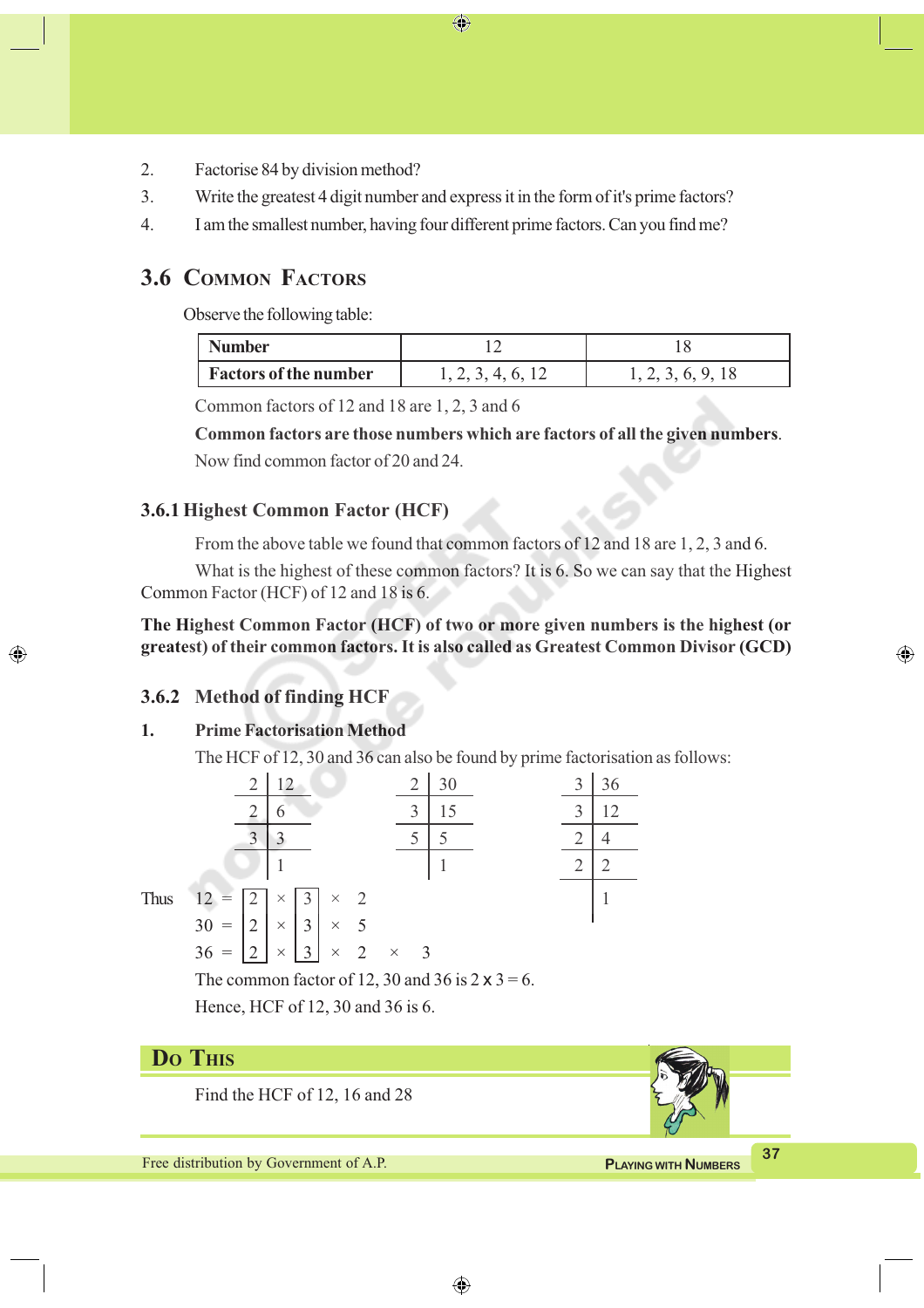### **2. HCF by Continued Division Method**

This method of division was invented by the famous Greek mathematician **Euclid**. Divide the larger number by the smaller and then divide the previous divisor by the remainder until the remainder is 0. The **last divisor is the HCF** of the numbers.

◈

 $\bigoplus$ 

*Example-2***.** Find the HCF of 56 and 64 *Solution***:** 56) 64 (1 -56 Last divisor  $8)$  56 (7) -56 Remainder 0

Last divisor is 8 when remainder becomes 0. Thus, HCF of 56 and 64 is 8. This method is useful to find the HCF of larger numbers.

*Example-3***.** Find the HCF of 40, 56 and 60.

#### *Solution***:**

◈

*Step-1***:**First find the HCF of any two numbers. Let us find the HCF of 40 and 56.

40) 56 (1 -40 Remainder 16) 40 (2 -32 Last Divisor 8) 16 (2) -16 Remainder 0 HCF of 40 and 56 is 8.

*Step-2***:**Then, find the HCF of the third number and the HCF of first two numbers.

Let us find the HCF of 60 and 8.

8) 60 (7 -56 Last Divisor  $4) 8 (2)$  -8 Remainder 0

HCF of 8 and 60 is 4.

*Step-3***:**This number is the HCF of the given three numbers.

Thus HCF of 40, 56 and 60 is 4.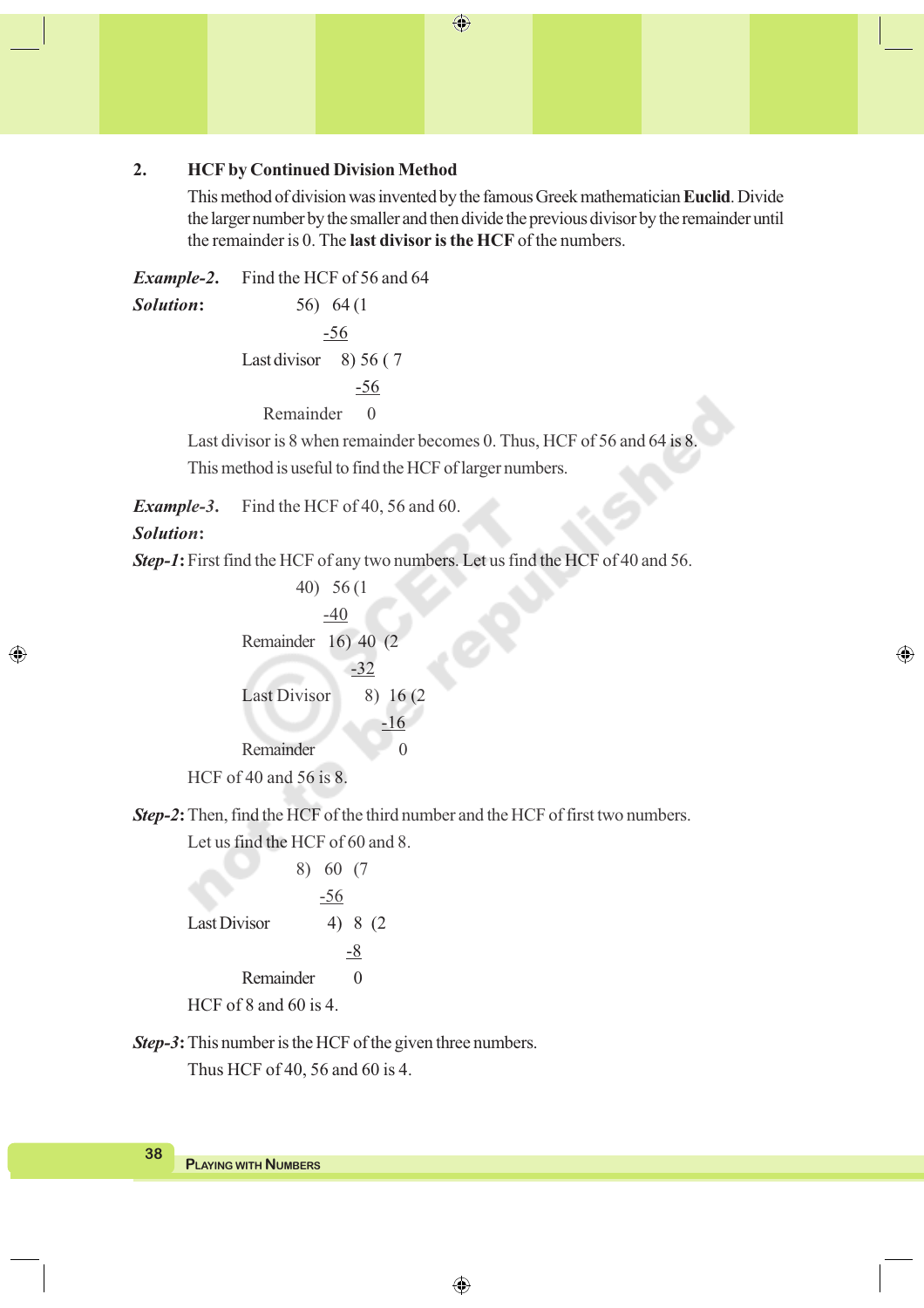# **DO THIS**

Find the HCF of 28, 35 and 49**.**

# **THINK DISCUSS AND WRITE**

What is the HCF of any two

◈

(iii) Consecutive odd numbers?

(i) Consecutive numbers? (ii) Consecutive even numbers?

- What do you observe? Discuss with your friends.
- *Example-4***.** Two tankers contain 850 litres and 680 litres of kerosene oil, respectively. Find the maximum capacity of a container which can measure the kerosene oil of both the tankers when used an exact number of times.

⊕

**Solution:** The required container has to measure both the tankers in a way that the count is an exact number of times. So its capacity must be an exact divisor of the capacities of both the tankers. Moreover this capacity should be **maximum**. Thus the maximum capacity of such a container will be the HCF of 850 and 680. The **HCF** of 850 and 680 is 170.

Therefore, maximum capacity of the required container is 170 litres. It will fill the first container in 5 and the second in 4 refills.

**EXERCISE - 3.4**

◈

1. Find the HCF of the following numbers by prime factorisation and continued division method?

| 18, 27, 36 | 106, 159, 265 |
|------------|---------------|
|            |               |

- iii. 10, 35, 40 iv. 32, 64, 96, 128
- 2. Find the largest number which is a factor of each of the numbers 504, 792 and 1080?
- 3. The length, breadth and height of a room are 12m, 15m and 18m respectively. Determine the longest tape which can measure all the three dimensions of the room exactly?
- 4. HCF of co-prime numbers 4 and 15 was found as follows by factorisation:

 $4 = 2 \times 2$  and  $15 = 3 \times 5$  Since there is no common prime factor, HCF of 4 and 15 is 0. Is the answer correct? If not, what is the correct HCF?

# **3.7 COMMON MULTIPLES**

The multiples of 4 and 6 are

Multiples of  $4 = 4, 8, 12, 16, 20, 24, 28, 32, 36, \dots, \dots, \dots$ 

Multiples of  $6 = 6, 12, 18, 24, 30, 36, 42, 48, \dots, \dots, \dots$ 

Common multiples of both 4 and  $6 = 12, 24, 36, \ldots, \ldots, \ldots$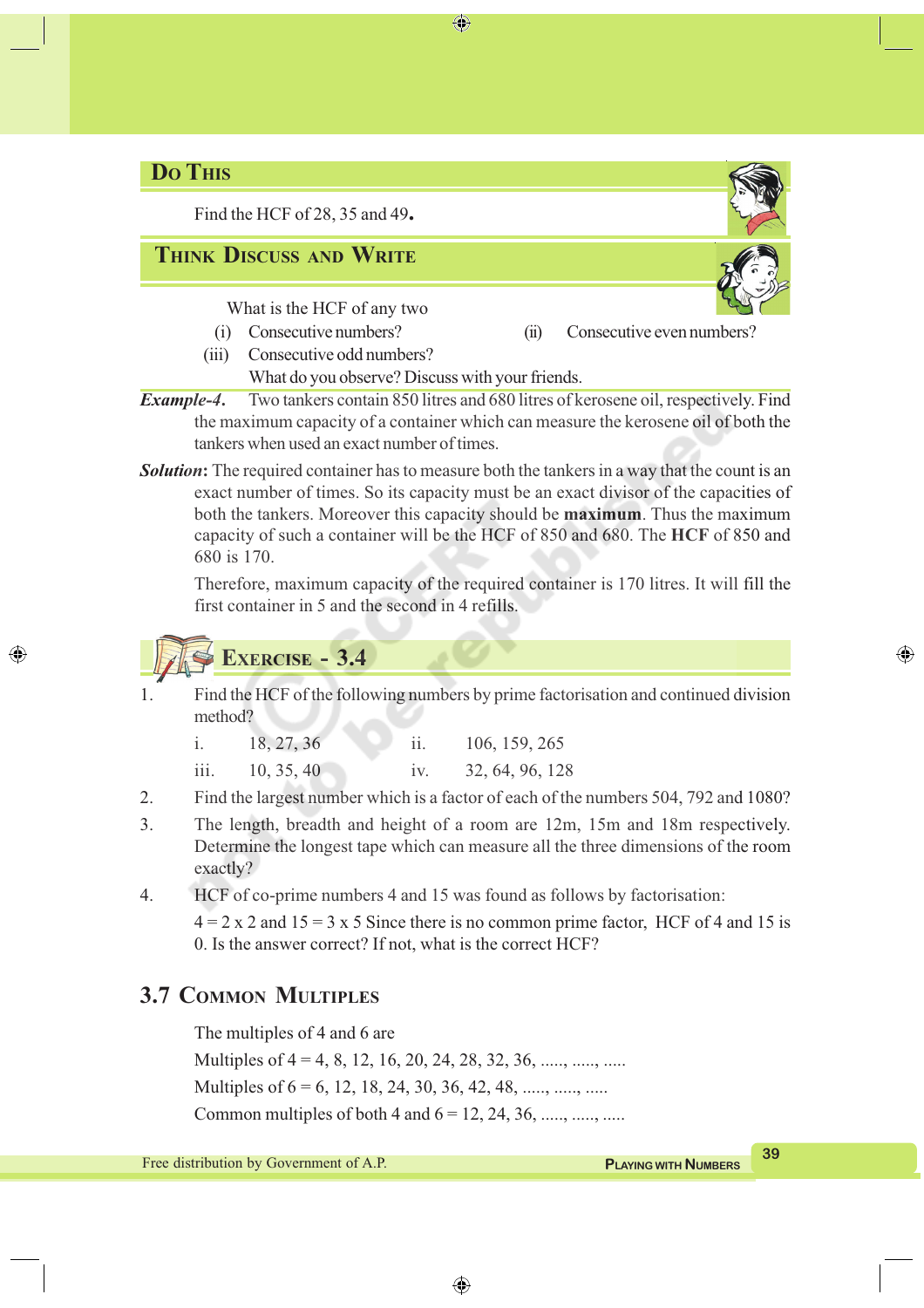### **3.7.1 Least common Multiple (LCM)**

Common multiples of both 4 and 6 are 12, 24, 36, ....., ....., .....

Least of them is 12.

That means 12 is the lowest among the common multiples of both 4 and 6.

 $\therefore$  Lowest Common Multiple (LCM) of 4 and 6 is 12

*Example-5***.** Two bells ring together. If the bells ring at every 3 minutes and 4 minutes respectively. After what interval of time will they ring together again?

 $\bigoplus$ 

*Solution***:** First bell rings after every 3 minutes.

i.e. Firstbell rings at 3 min, 6, 9, 12, 15, 18, 21, 24, ....., ..... (multiples of 3) Second bell rings after every 4 minutes.

i.e., Second bell rings at 4 min, 8, 12, 16, 20, 24, ....., ....., (multiples of 4)

both bells ring together after 12 min., 24 min, ....., ...., (common multiples of both 3 and 4)

Least of them (LCM) is 12 min. That means after 12 minutes they ring together again.

Thus, we can say that

**The least common multiple of two or more given numbers is the lowest (or smallest or least) of their common multiples.**

Instead of writing all the common multiples of the given numbers every time to identify the least one of them, we can just find the LCM of those numbers directly.

⊕

### **3.7.2 Methods of Finding LCM**

◈

### **1. Prime Factorization Method**

The LCM of 36 and 60 can be found by prime factorization method as follows:-

*Step-1***:**Express each number as a product of prime factors.

Factors of 36 =  $\sqrt{2} \times \sqrt{3} \times 3$ 

Factors of 60 =  $2 \times 2 \times 3 \times 5$ 

**Step-2:** Take the common factors of both:  $2 \times 2 \times 3$ 

*Step-3***:**Take the extra factors of both 36 and 60 i.e. 3 and 5.

*Step-4***:**LCM is found by the product of all common prime factors of two numbers and extra prime factors of both.

Hence, the LCM of 36 and  $60 = (2 \times 2 \times 3) \times 3 \times 5 = 180$ 

|    | <b>TRY THIS</b> |                             |     |           |      |         |  |
|----|-----------------|-----------------------------|-----|-----------|------|---------|--|
|    | i.              | Find LCM of<br>3, 4         | ii. | 10, 11    | iii. | 5, 6, 7 |  |
|    | 1V <sub>1</sub> | 10, 30                      | V.  | 4, 12, 24 | vi.  | 3, 12   |  |
|    |                 | What do you observe?        |     |           |      |         |  |
| 40 |                 |                             |     |           |      |         |  |
|    |                 | <b>PLAYING WITH NUMBERS</b> |     |           |      |         |  |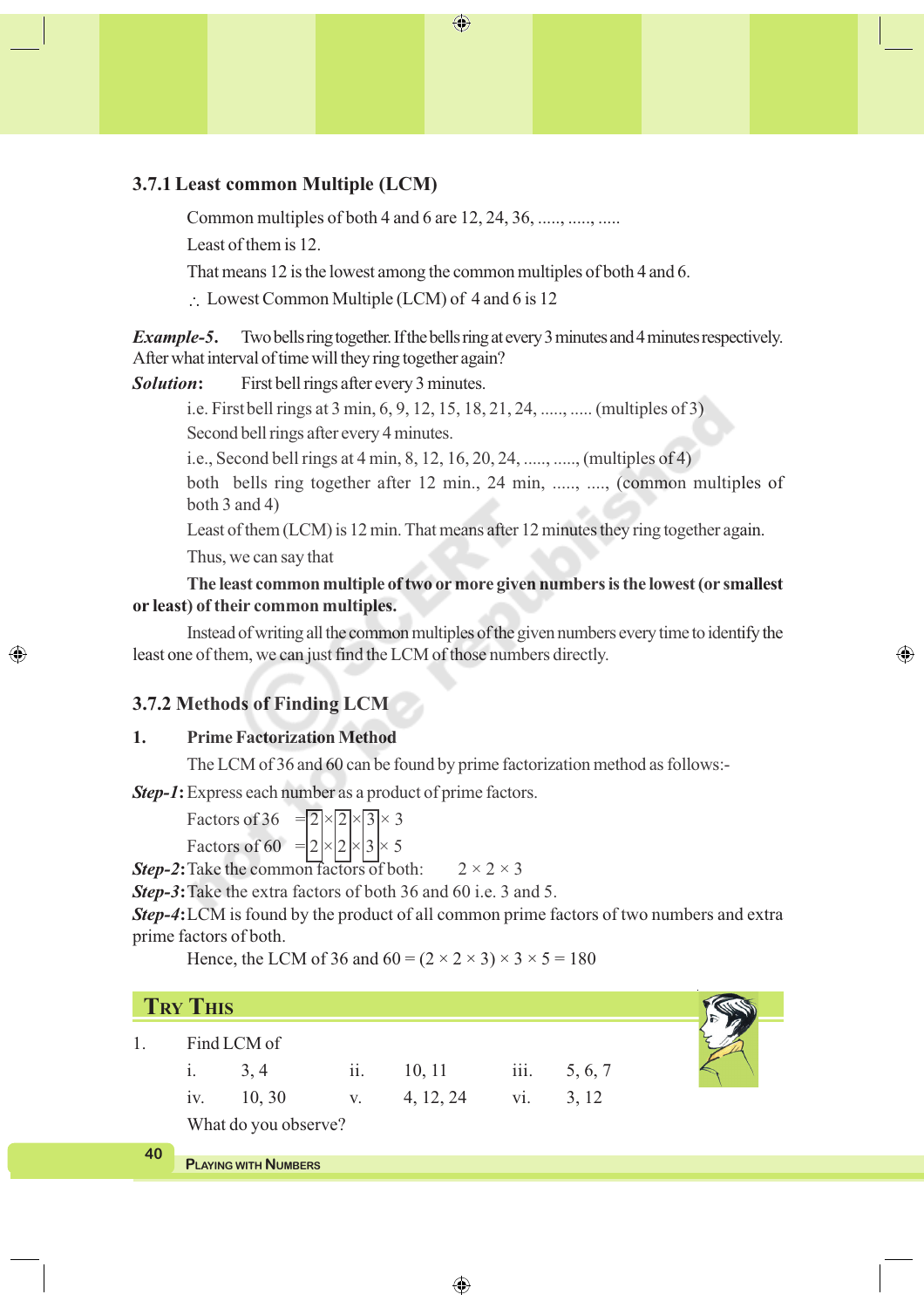**If one of the two given numbers is a multiple of the other, then the greater number is the LCM of the given numbers.**

⊕

### **2. Division Method**

To find the LCM of 24 and 90:

*Step-1***:**Arrange the given numbers in a row.

*Step-2***:**Then divide by a least prime number which divides at least two of the given numbers and carry forward the numbers which are not divisible by that number if any.

*Step-3***:**Repeat the process till no numbers have a common factor other than 1.

| <b>Step-4:</b> LCM is the product of the divisors and the remaining numbers. |  |                                                                     |  | 24, 90 |
|------------------------------------------------------------------------------|--|---------------------------------------------------------------------|--|--------|
|                                                                              |  | Thus, the LCM of 24 and 90 is $2 \times 3 \times 4 \times 15 = 360$ |  | 12, 45 |
|                                                                              |  | <b>Example-6.</b> Find the LCM of 21, 35 and 42.                    |  | 4.15   |
| <b>Solution:</b> $7 \mid 21, 35, 42$                                         |  |                                                                     |  |        |
|                                                                              |  | $3 \mid 3, 5, 6$                                                    |  |        |

1, 5, 2 Thus, the LCM of 21, 35 and 42 is  $7 \times 3 \times 5 \times 2 = 210$ 

## **THINK, DISCUSS AND WRITE**

When will the LCM of two or more numbers be their own product?

# **EXERCISE - 3.5**

◈

| Find the LCM of the following numbers by prime factorisation method. |
|----------------------------------------------------------------------|
|                                                                      |

| iii. 14 and 21<br>ii. $15$ and $25$<br>i. 12 and 15 |
|-----------------------------------------------------|
|-----------------------------------------------------|

iv. 18 and 27 v. 48, 56 and 72 vi. 26, 14 and 91.

2. Find the LCM of the following numbers by division method.

i. 84, 112, 196 ii. 102, 119, 153 iii. 45, 99, 132, 165

- 3. Find the smallest number which when added to 5 is exactly divisible by 12, 14 and 18.
- 4. Find the greatest 3 digit number which when divided by 75, 45 and 60 leaves:
	- i. no remainder ii. the remainder 4 in each case.
- 5. Three measuring tapes are 64 *cm*., 72 *cm*. and 96 *cm*. What is the least length that can be measured by any of the tapes exactly?
- 6. What is the capacity of the largest vessel which can empty the oil from three vessels containing 32 litres, 24 litres and 48 litres an exact number of times?
- 7. Prasad and Raju met in the market on 1st of this month. Prasad goes to the market every  $3<sup>rd</sup>$  day and Raju goes every  $4<sup>th</sup>$  day. On what day of the month will they meet again?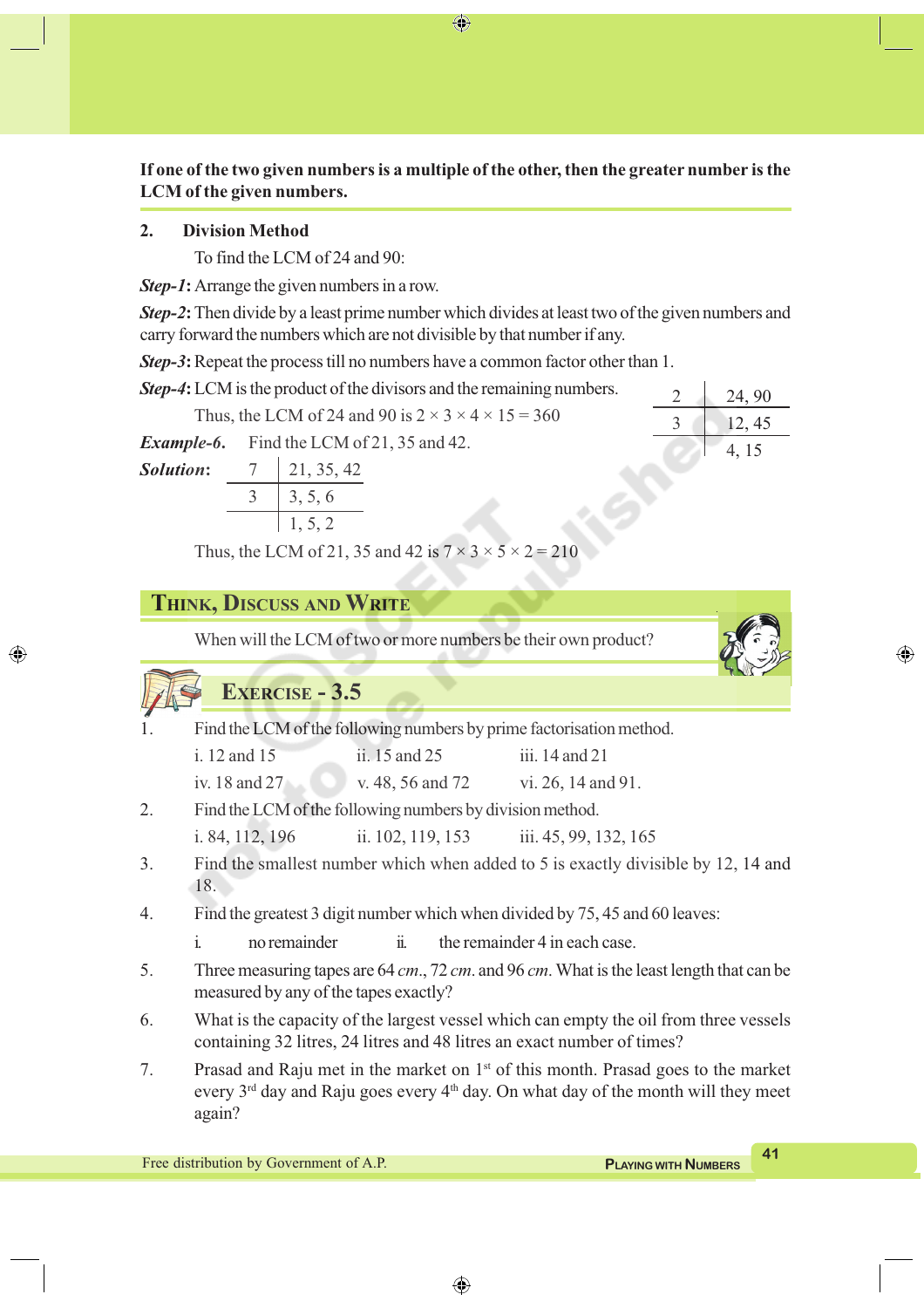# **3.8 RELATIONSHIP BETWEEN LCM AND HCF**

Consider the numbers 18 and 27. Factors of  $18 = 2 \times 3 \times 3$ ; Factors of  $27 = 3 \times 3 \times 3$ LCM of 18 and 27 is  $3 \times 3 \times 3 \times 2 = 54$ HCF of 18 and 27 is  $3 \times 3 = 9$  $LCM \times HCF = 54 \times 9 = 486$ Product of 18 and  $27 = 18 \times 27 = 486$ What do you notice? We see that

### **Product of LCM and HCF of the two numbers = Product of the two numbers.**

⊕

 $\bigoplus$ 

*Example 7***.** Find the LCM of 8 and 12 and then find their HCF using the above relation **Solution:** LCM of 8 and  $12 = 2 \times 3 \times 4 = 24$ 

We know,  $LCM \times HCF =$  product of the two numbers

 $HCF =$ Product of the two numbers LCM

$$
=\frac{8\times12}{24}=4
$$

Hence, HCF of 8 and  $12 = 4$ 

**THINK, DISCUSS AND WRITE**

What is the LCM and HCF of twin-prime numbers?

**EXERCISE - 3.6**

1. Find the LCM and HCF of the following numbers? i. 15, 24 ii. 8, 25 iii. 12, 48

Check their relationship.

- 2. If the LCM of two numbers is 290 and their product is 7250, what will be its HCF?
- 3. The product of two numbers is 3276. If their HCF is 6, find their LCM?
- 4. The HCF of two numbers is 6 and their LCM is 36. If one of the numbers is 12, find the other?

**42**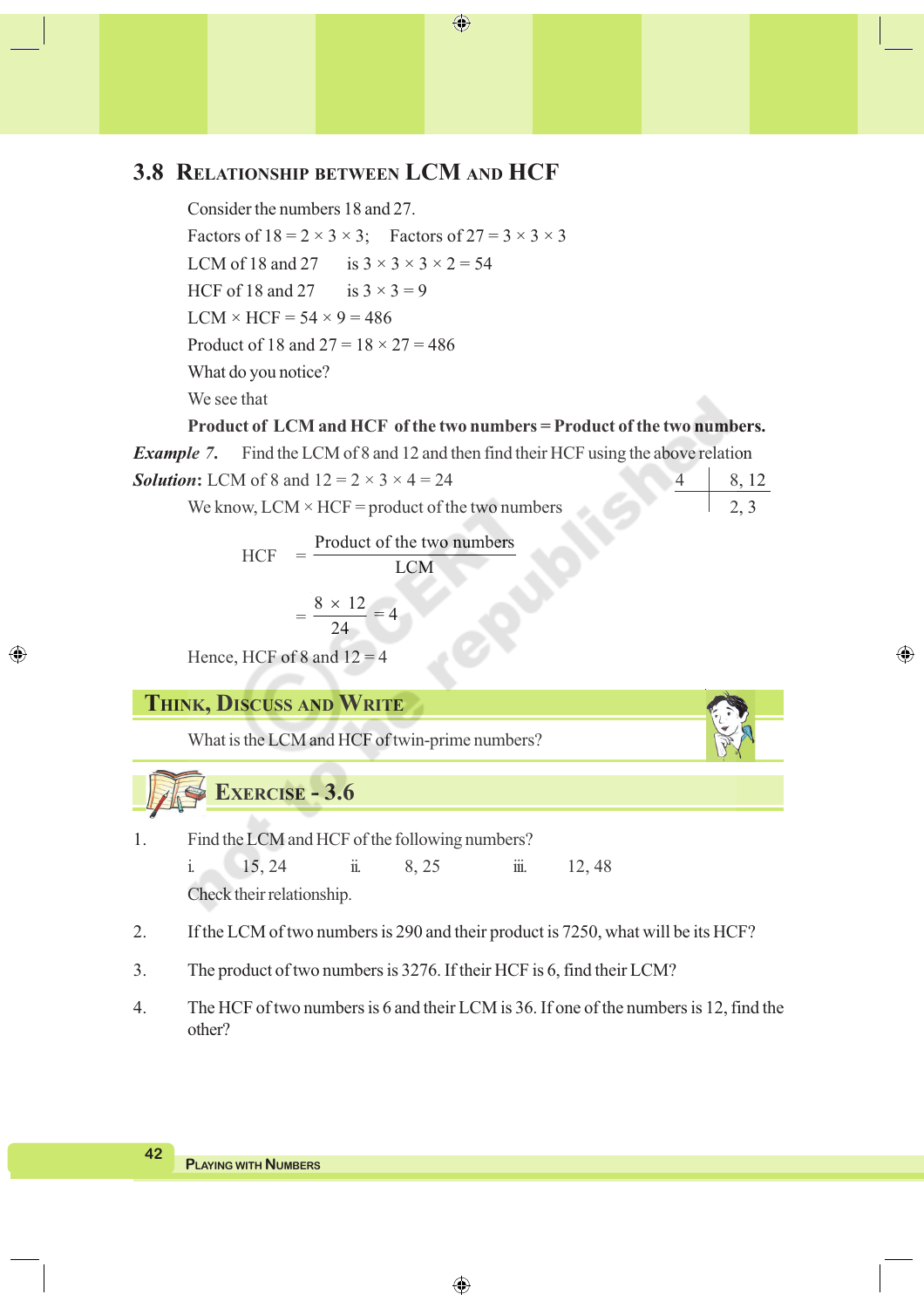# **3.9 DIVISIBILITY RULES FOR 4, 8 AND 11**

We have learnt the divisibility rules for 2, 3, 5, 6, 9 and 10. Now, let us discover the divisibility rule for 4, 8 and 11.

⊕

### **3.9.1 Divisibility Rule for 4**

Observe the pattern

| <b>Number</b><br>Can be written as |                   | Whether divisible by 4? |  |
|------------------------------------|-------------------|-------------------------|--|
| 100                                | 100               | Yes                     |  |
| 600                                | $6 \times 100$    | Yes                     |  |
| 1000                               | $10 \times 100$   | Yes                     |  |
| 10000                              | $100 \times 100$  | Yes                     |  |
| 100000                             | $1000 \times 100$ | Yes                     |  |

From the above table, we can observe that 100 is divisible by four. Here 600, 1000, 10000, 100000 can be expressed as a multiple of 100. So, these numbers are also divisible by 4.

You know that all even numbers are divisible by 2.

Are all even numbers also divisible by 4?

Let us verify.

◈

126 is an even number divisible by 2. Is 126 divisible by 4?

126 can be written as  $126 = 100 + 26$ 

you know that 100 is divisible by 4. But 26 is not divisible by 4.

Hence, we can say that all even numbers are not necessarily divisible by 4.

You already know that odd numbers are not divisible by 4.

For example consider 76532

76532 can be written as  $70000 + 6000 + 500 + 30 + 2$ . You know that 100, 1000, 10000 are multiples of 100, and 100 is divisible by 4. So we need not test them every time. So, it is enough to test the last two digits of the given number i.e. 32. Is 32 divisible by 4? Yes. It is divisible by 4. Hence, we can say that 76532 is also divisible by 4.

### **A number is divisible by 4, if the number formed by its last two digits (i.e. tens and ones) is divisible by 4.**

*Note:* This rule works for number greater than hundred. For smaller numbers (1 or 2 digit numbers) we have to do actual division.

*Example-8***.** Verify whether 56496 is divisible by 4? **Solution:**  $56496 = 50000 + 6000 + 400 + 96$ 

We already know that 50000, 6000, 400 are all multiples of 100, they are completely divisible by 4.

◈

**Free distribution by Government of A.P. A3 PLAYING WITH NUMBERS**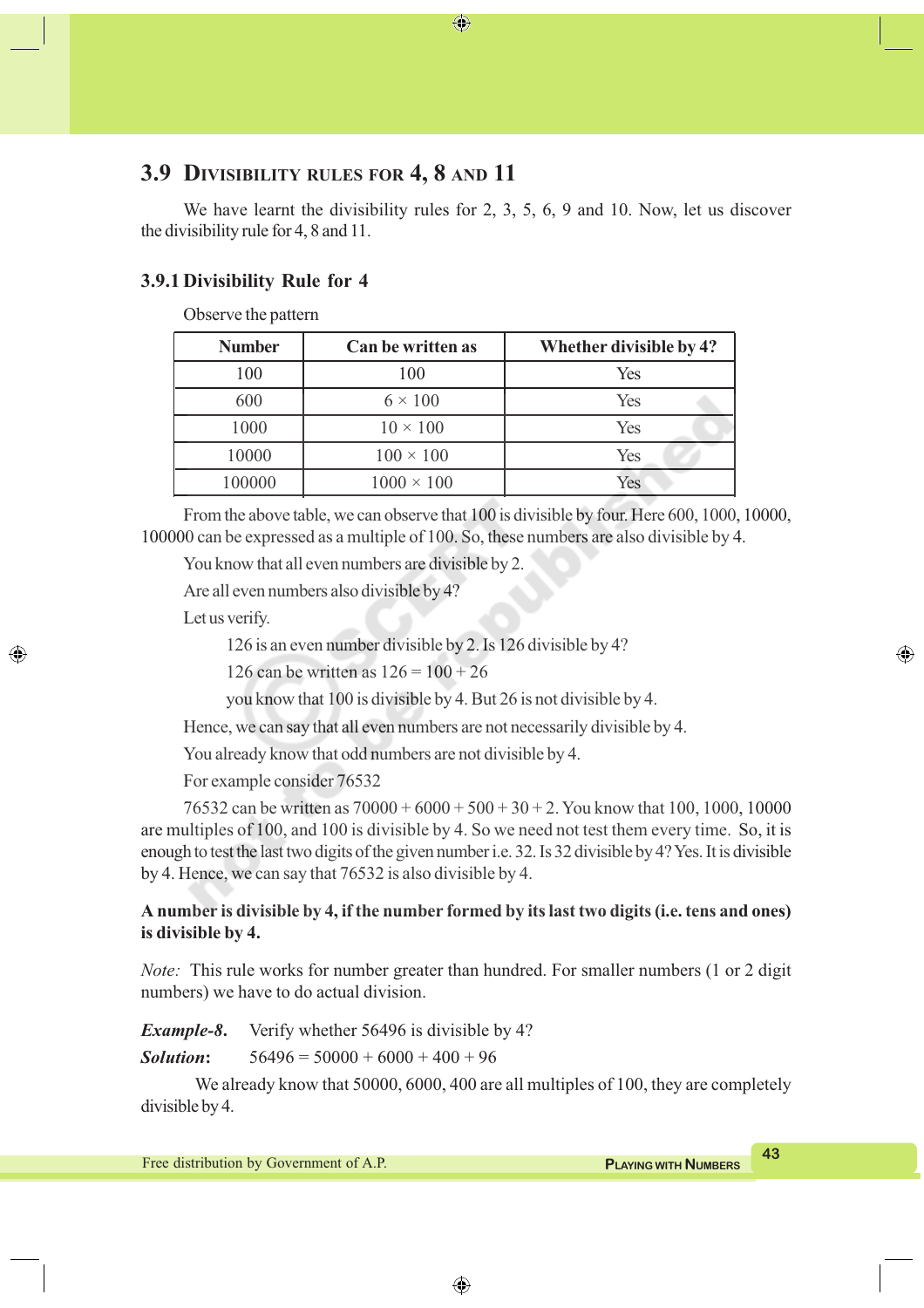We need to test whether 96 (the last two digits) is divisible by 4 or not.

 $\bigoplus$ 

96 is divisible by 4.

So, the given number 56496 is also divisible by 4

|  |  | <b>Do THIS</b> |
|--|--|----------------|
|  |  |                |

◈

- 1. Is 100000 divisible by 4? Why?
- 2. Give an example of a 2 digit number that is divisible by 2 but not divisible by 4?

### **3.9.2 Divisibility Rule for 8**

We have learnt the divisiblity rule for 4. It is based on expanding the number. Since 10 is not divisible by 4 so we consider 100 and any number greater then 100 can be written as multiple of 100, so if the last two digits are divisible by four it will be divisible by 4. Similarly since 10 is not divisible by 8, we think of 100.

Is 100 divisible by 8? No Is 1000 divisible by 8? Yes

We know that any number greater than 1000 can be written as something added to multiple of 1000. For example  $4825 = 4 \times 1000 + 825$ .

Thus we can say that if last three digits of a number is divisible by 8 then the number will be divisible by 8. Let us see an example-

*Example-9***.** Verify whether 93624 is divisible by 8?

**Solution:**  $93624 = 90000 + 3000 + 600 + 20 + 4$ 

We know that 1000 is divisible by 8.

Here, 90000 and 3000 are multiples of 1000, they are certainly divisible by 8.

So, it is enough to test the divisibility of the last three digits of the number.

Is 624 divisible by 8? yes.

Hence, the given number 93624 is also divisible by 8.

**A number with 4 or more digits is divisible by 8, if the number formed by its last three digits is divisible by 8. The divisibility for numbers with 1, 2 or 3 digits by 8 has to be checked by actual division.**

### **DO THIS**

- 1. Is 76104 divisible by 8?
- 2. Write the numbers that are divisible by 8 & lie between 100 and 200?



⊕

**44**

**PLAYING WITH NUMBERS**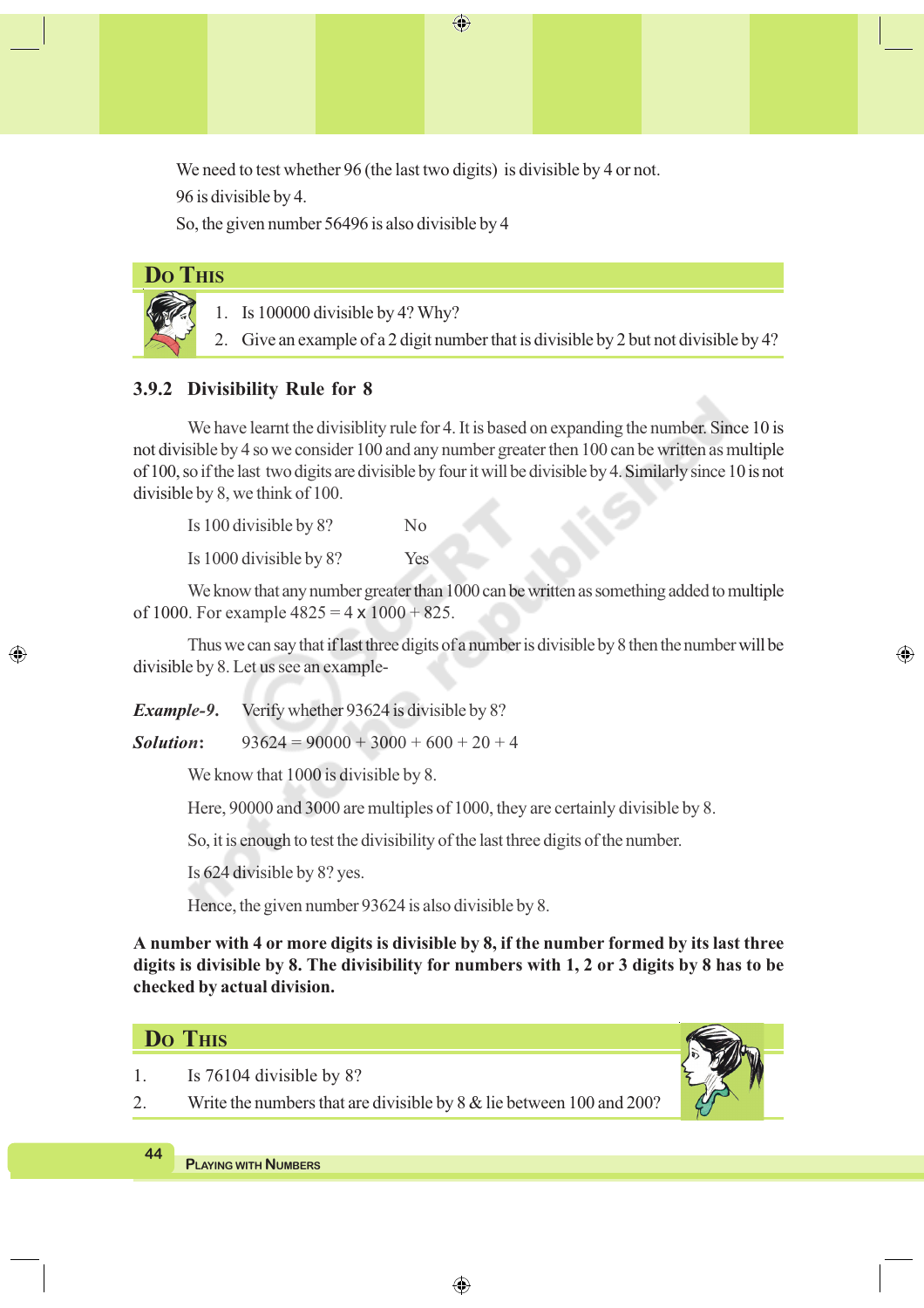### **3.9.3 Divisibility Rule for 11**

Fill the blanks and complete the table

| <b>Number</b> | Sum of the digits<br>at odd places<br>(from the right) | Sum of the digits<br>at even places<br>(from the right) | <b>Difference</b> | Is the given<br>number divi-<br>sible by 11 |
|---------------|--------------------------------------------------------|---------------------------------------------------------|-------------------|---------------------------------------------|
| 29843         |                                                        |                                                         |                   |                                             |
| 90002         |                                                        |                                                         |                   |                                             |
| 80927         |                                                        |                                                         |                   |                                             |
| 19091908      | $8+9+9+9=35$                                           | $0+1+0+1=2$                                             | $35 - 2 = 33$     | Yes                                         |
| 83568         |                                                        |                                                         |                   |                                             |

 $\bigoplus$ 

What do you observe from the table?

We observe that in each case the difference is either 0 or divisible by 11. All these numbers are also divisible by 11.

For the number 83568, the difference is 12 which is not divisible by 11. The number 83568 is also not divisible by 11.

**A given number is divisible by 11, if the difference between the sum of the digits at odd places and the sum of the digits at even places (from the right) is either 0 or divisible by 11.**

◈

*Example-10***.** Is 6535 divisible by 11?

◈

**Solutioin:** Sum of the digits at odd places  $= 5 + 5 = 10$ 

Sum of the digits at even places =  $3 + 6 = 9$ 

Their difference =  $10 - 9 = 1$ 

Is 1 divisible by 11? No

So, 6535 is not divisible by 11.

*Example-11***.** Is 1221 divisible by 11?

**Solution:** Sum of the digits at odd places =  $1 + 2 = 3$ 

Sum of the digits at even places  $= 2 + 1 = 3$ 

There difference  $= 3 - 3 = 0$ 

So, 1221 is divisible by 11.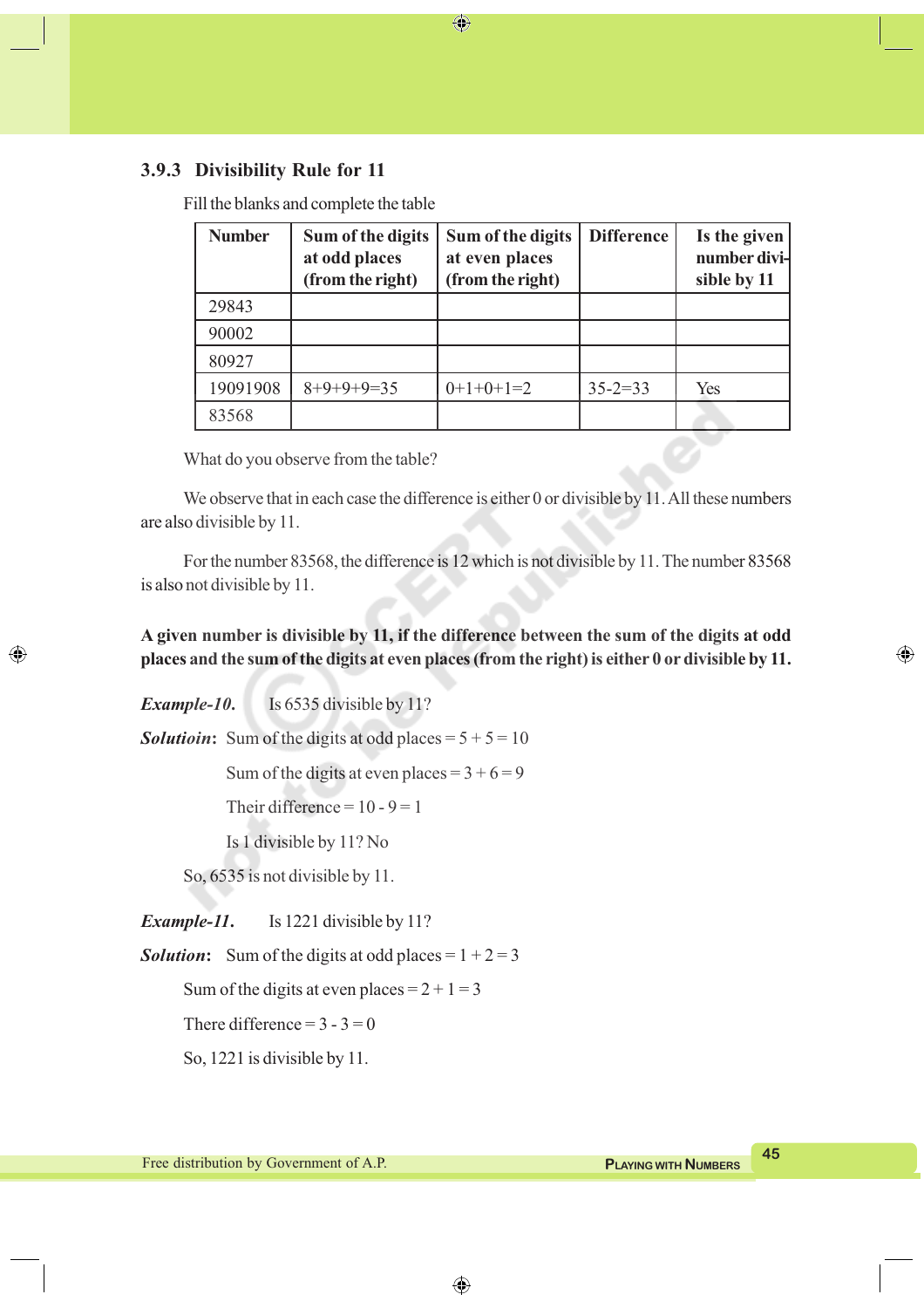# **Try this**

◈

1221 is a **polyndrome number**, which on reversing their digits gives the same number. Thus, every polyndrome number with even number of digits, is always divisible by 11.

Write a polyndrome number of 6 digits.

## **EXERCISE - 3.7**

- Which of the following numbers are divisible by 4?
	- i. 572 ii. 21,084 iii. 14,560
	- iv. 1,700 v. 2150
- 2. Test whether the following numbers are divisible by 8?
	- i. 9774 ii. 5,31,048 iii. 5500
	- iv. 6136 v. 4152
- 3. Check whether the following numbers are divisible by 11?
	- i. 859484 ii. 10824 iii. 20801
- 4. Verify whether the following numbers are divisible by 4 and by 8?
	- i. 2104 ii. 726352 iii. 1800
- 5. Find the smallest number that must be added to 289279, so that it is divisible by 8?
- 6. Find the smallest number that can be subtracted from 1965, so that it becomes divisible by 4?
- 7. Write all the possible numbers between 1000 and 1100, that are divisible by 11?
- 8. Write the nearest number to 1240 which is divisible by 11?
- 9. Write the nearest number to 105 which is divisible by 4?

### **WHAT HAVE WE DISCUSSED?**

- 1. We have discussed multiples, divisors, factors and have seen how to identify factors and multiples.
- 2. We have discussed the following:
	- i. A factor of a number is an exact divisor of that number.
	- ii. Every number is a factor of itself. 1 is a factor of every number.
	- iii. Every factor of a number is less than or equal to the given number.
	- iv. Every number is a multiple of each of its factors.
	- v. Every multiple of a given number is greater than or equal to that number.

◈

vi. Every number is a multiple of itself.